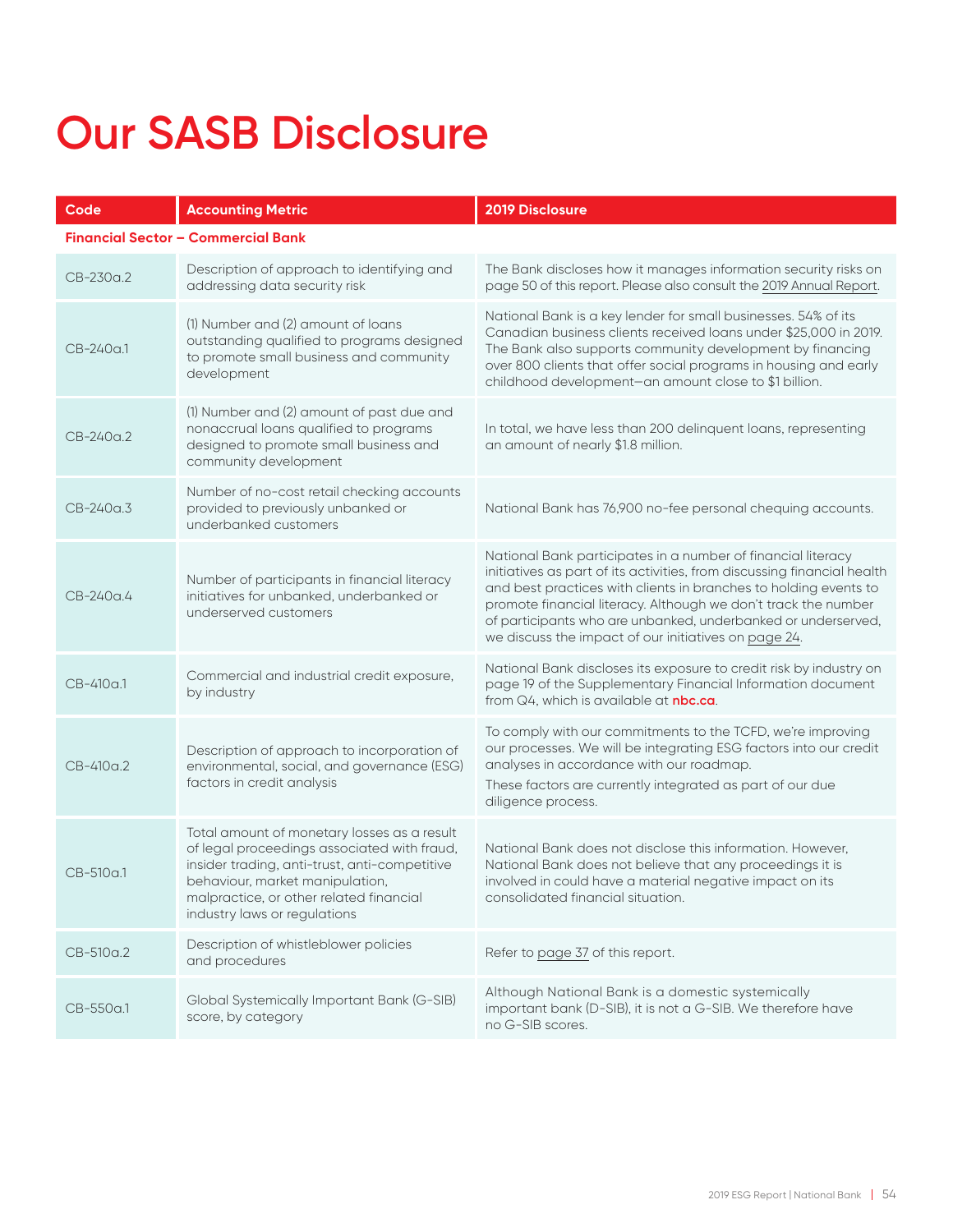| Code        | <b>Accounting Metric</b>                                                                                                                                                                            | 2019 Disclosure                                                                                                                                                                                                                                                                                                                                                                                                                                                         |
|-------------|-----------------------------------------------------------------------------------------------------------------------------------------------------------------------------------------------------|-------------------------------------------------------------------------------------------------------------------------------------------------------------------------------------------------------------------------------------------------------------------------------------------------------------------------------------------------------------------------------------------------------------------------------------------------------------------------|
| $CB-550a.2$ | Description of approach to incorporation<br>of results of mandatory and voluntary stress<br>tests into capital adequacy planning,<br>long-term corporate strategy, and other<br>business activities | The crisis simulation program supports management's<br>decision-making process by identifying potential vulnerabilities<br>for the Bank as a whole, which are reflected in the limits<br>established and in longer-term business planning.<br>Scenarios and results are ultimately approved by the Board.<br>The Bank also performs stress tests and liquidity risk crisis<br>simulations. For more information, refer to pages 59 and 83<br>of the 2019 Annual Report. |
| $CB-OOO.A$  | (1) Number and (2) value of checking<br>and savings accounts by segment:<br>(a) personal and (b) small business                                                                                     | National Bank had an average deposit volume of \$64,488<br>million for its Personal and Commercial Banking sector in Q4<br>2019. For more information, see the presentation given to<br>analysts and investors in Q4 2019 at nbc.ca.                                                                                                                                                                                                                                    |
| $CB-OOO.B$  | (1) Number and (2) value of loans by<br>segment: (a) personal, (b) small business,<br>and (c) corporate                                                                                             | In Q4 2019, National Bank had an average volume of<br>\$77,015 million in personal loans and bankers' acceptances<br>and \$37,466 million in business loans and bankers' acceptances.<br>For more information, see the presentation given to analysts<br>and investors in Q4 2019 at <b>nbc.ca</b> .                                                                                                                                                                    |
|             | <b>Financial Sector - Consumer Finance</b>                                                                                                                                                          |                                                                                                                                                                                                                                                                                                                                                                                                                                                                         |
| $CF-220a.2$ | Total amount of monetary losses as a result<br>of legal proceedings associated with<br>customer privacy                                                                                             | National Bank does not disclose this information. However,<br>National Bank does not believe that any proceedings it is<br>involved in could have a material negative impact on its<br>consolidated financial situation.                                                                                                                                                                                                                                                |
| $CF-230a.3$ | Description of approach to identifying<br>and addressing data security risks                                                                                                                        | Refer to the answer for standard CB 230a.2.                                                                                                                                                                                                                                                                                                                                                                                                                             |
| $CF-270a2$  | Approval rate for (1) credit and (2) pre-paid<br>products for applicants with FICO scores<br>above and below 660                                                                                    | Although National Bank does not disclose this data, the<br>average value, Loan-to-Value (LTV) ratio and FICO score for its<br>portfolio of Canadian mortgage loans and home equity lines of<br>credit can be found in the presentation given to analysts and<br>investors in Q4 2019, available at nbc.ca.<br>Additional information on the credit quality of our loan portfolio<br>can be found on pages 69 and 153 of the 2019 Annual Report.                         |
| $CF-270a5$  | Total amount of monetary losses as a result<br>of legal proceedings associated with selling<br>and servicing of products                                                                            | National Bank does not disclose this information. However,<br>National Bank does not believe that any proceedings it is<br>involved in could have a material negative impact on its<br>consolidated financial situation.                                                                                                                                                                                                                                                |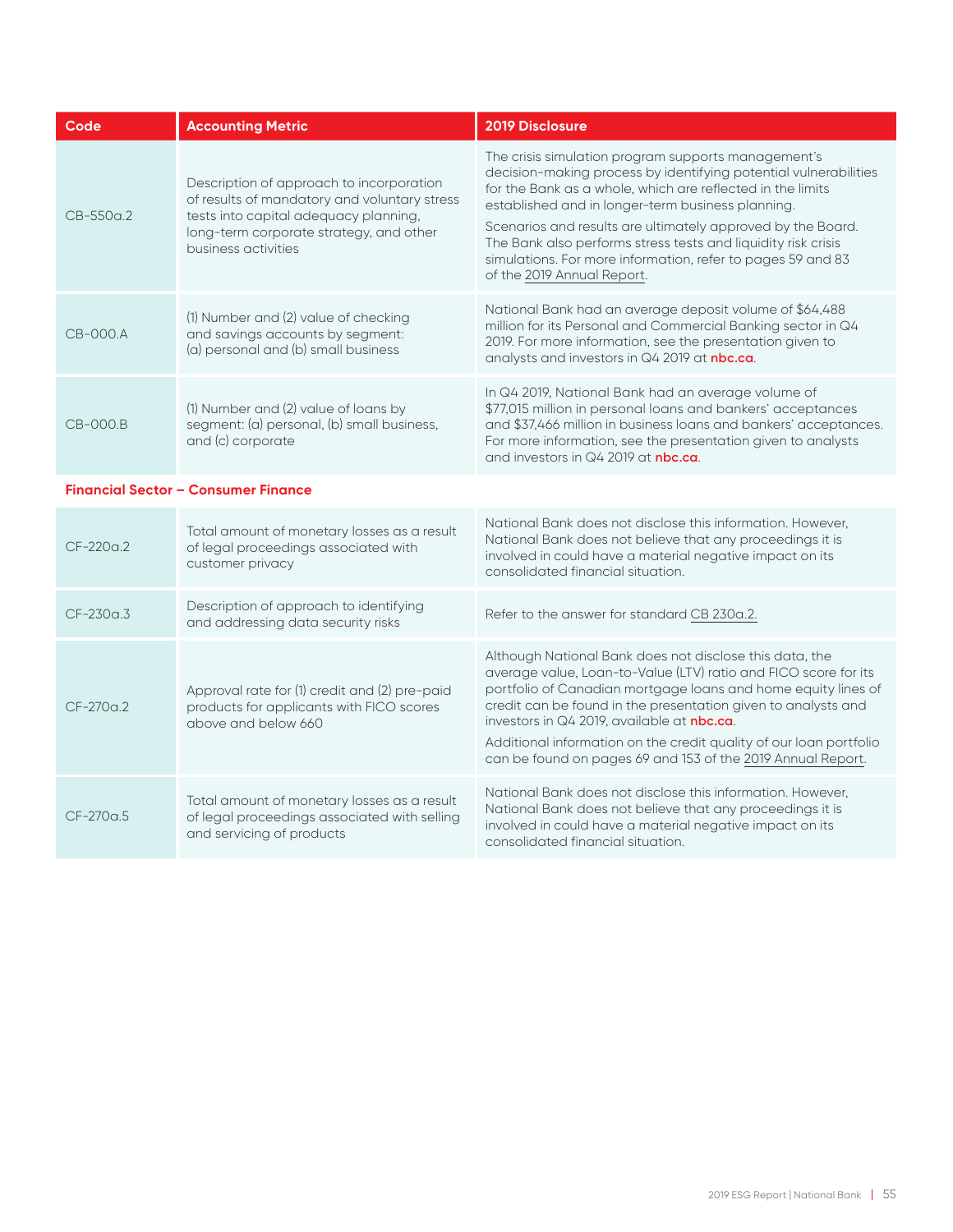| Code            | <b>Accounting Metric</b>                                                                                                                                                                                                                                  | 2019 Disclosure                                                                                                                                                                                                                                                                                                                                                                                                                                         |
|-----------------|-----------------------------------------------------------------------------------------------------------------------------------------------------------------------------------------------------------------------------------------------------------|---------------------------------------------------------------------------------------------------------------------------------------------------------------------------------------------------------------------------------------------------------------------------------------------------------------------------------------------------------------------------------------------------------------------------------------------------------|
|                 | <b>Financial Sector - Mortgage Finance</b>                                                                                                                                                                                                                |                                                                                                                                                                                                                                                                                                                                                                                                                                                         |
| MF-270a.3       | Total amount of monetary losses as a<br>result of legal proceedings associated<br>with communications to customers or<br>remuneration of loan originators                                                                                                 | National Bank does not disclose this information. However,<br>National Bank does not believe that any proceedings it is<br>involved in could have a material negative impact on its<br>consolidated financial situation.                                                                                                                                                                                                                                |
| MF-270b.1       | (1) Number, (2) value, and (3) weighted<br>average Loan-to-Value (LTV) ratio of<br>mortgages issued to (a) minority and<br>(b) all other borrowers, by FICO scores<br>above and below 660                                                                 | Although National Bank does not disclose this data, the average<br>value, LTV ratio and FICO score for its portfolio of Canadian<br>mortgage loans and home equity lines of credit can be found<br>in the presentation given to analysts and investors in Q4 2019,<br>available at nbc.ca. Also see page 21 of the Supplementary<br>Financial Information document from Q4 2019 for more<br>information on our portfolio of residential mortgage loans. |
| MF-270b.3       | Description of policies and procedures<br>for ensuring non-discriminatory mortgage<br>origination                                                                                                                                                         | National Bank complies with all anti-discrimination laws and<br>regulations. In addition, the Bank's Code of Conduct and Ethics<br>applies to everyone at the Bank (employees, directors and<br>officers). The Code of Conduct and Ethics establishes a<br>zero-tolerance policy for any type of discrimination.                                                                                                                                        |
| <b>MF-000.A</b> | (1) Number and (2) value of mortgages<br>originated by category: (a) residential<br>and (b) commercial                                                                                                                                                    | National Bank discloses the value of its residential mortgages<br>and the value of loans by category in the presentation given<br>to analysts and investors in Q4 2019, available at nbc.ca.                                                                                                                                                                                                                                                            |
|                 | <b>Financial Sector - Investment Banking &amp; Brokerage</b>                                                                                                                                                                                              |                                                                                                                                                                                                                                                                                                                                                                                                                                                         |
| $IB-330a.1$     | Percentage of gender and racial/ethnic<br>group representation for (1) executive<br>management, (2) non-executive<br>management, (3) professionals, and (4)<br>all other employees                                                                        | National Bank discloses a number of diversity indicators<br>on page 9 of this report.                                                                                                                                                                                                                                                                                                                                                                   |
| $IB-510a.1$     | Total amount of monetary losses as a result<br>of legal proceedings associated with fraud,<br>insider trading, anti-trust, anti-competitive<br>behaviour, market manipulation,<br>malpractice, or other related financial<br>industry laws or regulations | Refer to the answer for standard CB 510a.1.                                                                                                                                                                                                                                                                                                                                                                                                             |
| IB-510a.2       | Description of whistleblower policies and<br>procedures                                                                                                                                                                                                   | Refer to the answer for standard CB 510a.2.                                                                                                                                                                                                                                                                                                                                                                                                             |
| IB-510b.3       | Total amount of monetary losses as a result<br>of legal proceedings associated with<br>professional integrity, including duty of care                                                                                                                     | National Bank does not disclose this information. However,<br>National Bank does not believe that any proceedings it is<br>involved in could have a material negative impact on its<br>consolidated financial situation.                                                                                                                                                                                                                                |
| IB-510b.4       | Description of approach to ensuring<br>professional integrity, including duty of care                                                                                                                                                                     | Every year, all employees, directors and officers of the Bank<br>sign the Code of Conduct and Ethics, which requires them<br>to demonstrate honesty, trust, integrity and loyalty in all of<br>their actions.                                                                                                                                                                                                                                           |
| IB-550a.1       | Global Systemically Important Bank (G-SIB)<br>score, by category                                                                                                                                                                                          | Refer to the answer for standard CB 550a.1.                                                                                                                                                                                                                                                                                                                                                                                                             |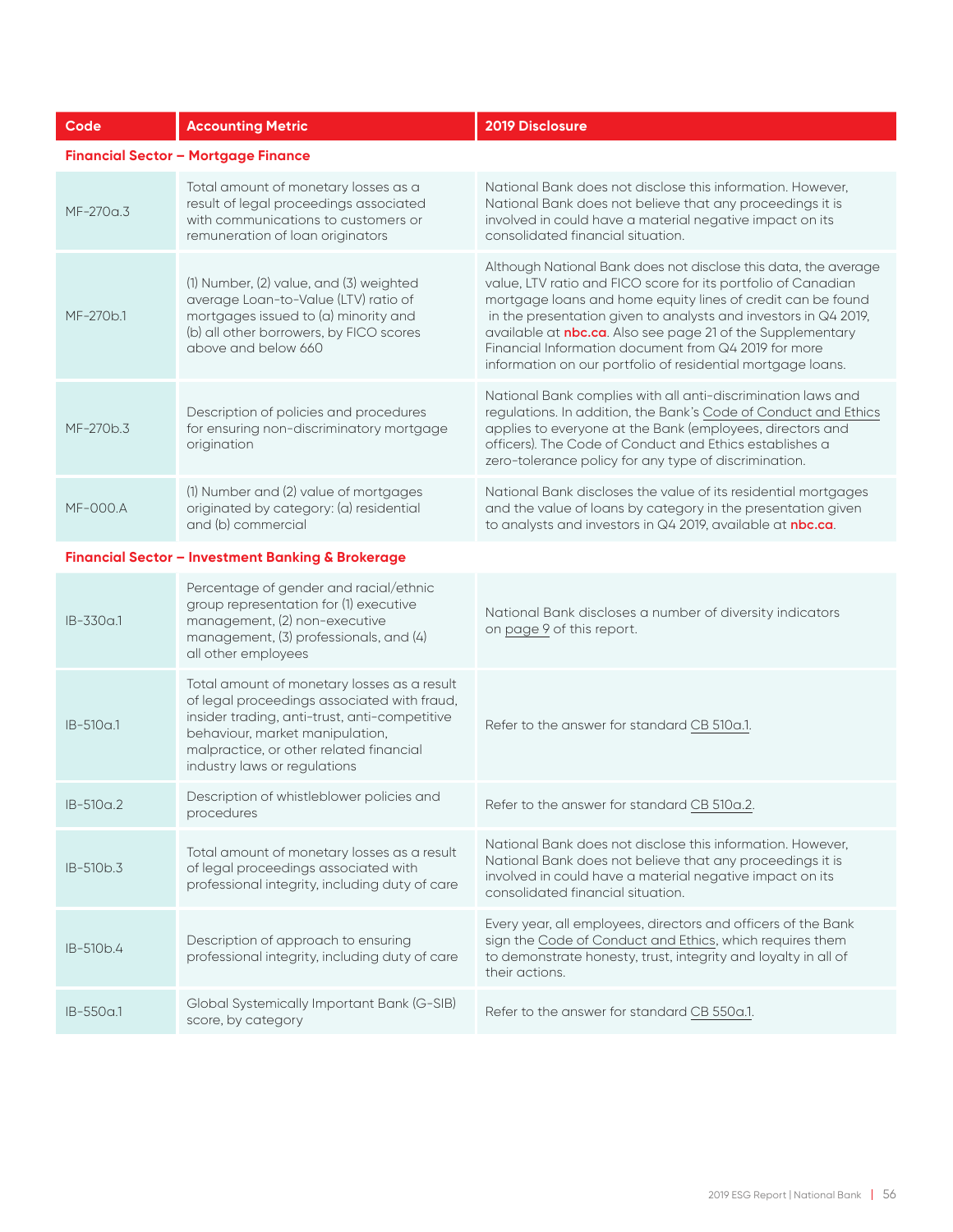| Code        | <b>Accounting Metric</b>                                                                                                                                                                                 | <b>2019 Disclosure</b>                                                                                                                                                                                                                                                                                                                                                                                                                                                                                                                                                                                                                                                                                                                                 |
|-------------|----------------------------------------------------------------------------------------------------------------------------------------------------------------------------------------------------------|--------------------------------------------------------------------------------------------------------------------------------------------------------------------------------------------------------------------------------------------------------------------------------------------------------------------------------------------------------------------------------------------------------------------------------------------------------------------------------------------------------------------------------------------------------------------------------------------------------------------------------------------------------------------------------------------------------------------------------------------------------|
| IB-550a.2   | Description of approach to incorporation of<br>results of mandatory and voluntary stress<br>tests into capital adequacy planning,<br>long-term corporate strategy, and other<br>business activities      | Refer to the answer for standard CB 550a.2.                                                                                                                                                                                                                                                                                                                                                                                                                                                                                                                                                                                                                                                                                                            |
| $IB-OOOA$   | (1) Number and (2) value of (a) underwriting,<br>(b) advisory, and (c) securitization<br>transactions                                                                                                    | National Bank acted as agent for 126 transactions with a total<br>value of \$58.45 billion and as underwriter for 66 transactions<br>with a total value of \$56.83 billion and one unclassified<br>transaction, for a total of 193 transactions with a value<br>of \$115.28 billion.                                                                                                                                                                                                                                                                                                                                                                                                                                                                   |
|             | Financial Sector - Asset Management & Custody Activities                                                                                                                                                 |                                                                                                                                                                                                                                                                                                                                                                                                                                                                                                                                                                                                                                                                                                                                                        |
| $AC-270a.2$ | Total amount of monetary losses as a result<br>of legal proceedings associated with<br>marketing and communication of financial<br>product related information to new and<br>returning customers         | National Bank does not disclose this information. However,<br>National Bank does not believe that any proceedings it is<br>involved in could have a material negative impact on its<br>consolidated financial situation.                                                                                                                                                                                                                                                                                                                                                                                                                                                                                                                               |
| $AC-270a.3$ | Description of approach to informing<br>customers about products and services                                                                                                                            | Employees of National Bank are bound by the Code of Conduct<br>and Ethics, which sets out a number of basic principles to<br>protect clients, including, "We must inform them in a transparent<br>manner about the rates, fees, and conditions of every<br>transaction for every product they acquire."<br>National Bank also complies with the regulations set out by the<br>Financial Consumer Agency of Canada, provincial consumer<br>protection agencies, IIROC, the Mutual Fund Dealers Association<br>of Canada, the TSX and provincial regulatory authorities,<br>including securities regulatory authorities.<br>The Human Resources Committee reviewed the Bank's<br>compensation practices in 2017, and continues to do so<br>periodically. |
| $AC-330a.1$ | Percentage of gender and racial/ethnic<br>group representation for (1) executive<br>management, (2) non-executive<br>management, (3) professionals, and (4) all<br>other employees                       | Refer to the answer for standard IB 330a.1.                                                                                                                                                                                                                                                                                                                                                                                                                                                                                                                                                                                                                                                                                                            |
| $AC-410a.1$ | Amount of assets under management, by<br>asset class, that employ (1) integration of<br>environmental, social, and governance (ESG)<br>issues, (2) sustainability themed investing,<br>and (3) screening | Thanks to our OP4+ process, 97.25% of National Bank<br>Investments' assets under management as at October 31, 2019<br>are handled by signatories of the United Nations Principles for<br>Responsible Investment, up from 86.6% in February 2019.<br>Because of the open architecture model used by National Bank<br>Investments, fund managers each have their own approach<br>to integrating ESG factors, which they discuss with NBI.<br>Furthermore, 96.2% of NBI's assets under management are<br>managed by Canadian fund managers who belong to the<br>Responsible Investment Association.<br>For more information, see the NBI section of this report<br>on pages 32 and 33.                                                                    |